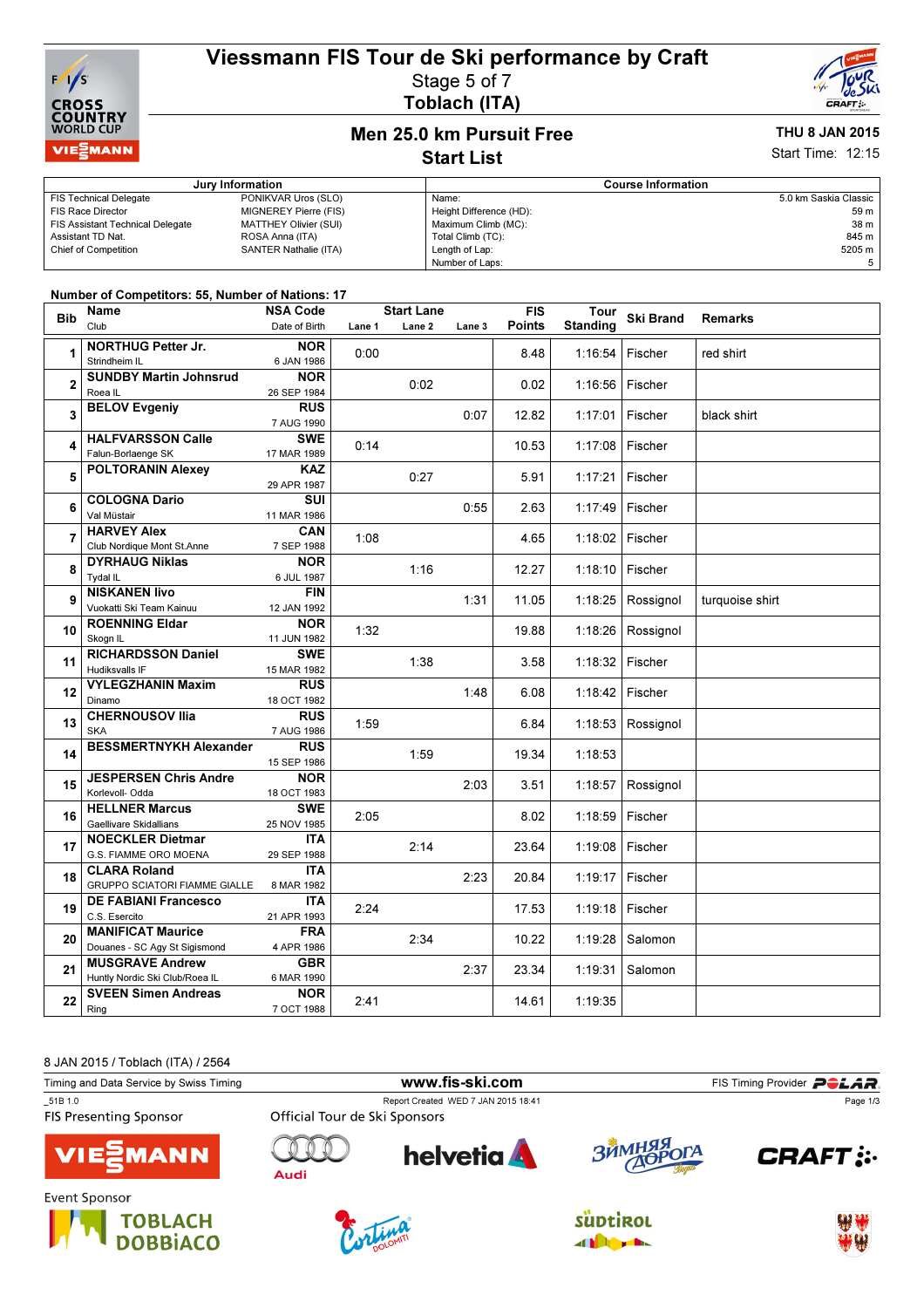

## Viessmann FIS Tour de Ski performance by Craft Stage 5 of 7



Toblach (ITA)

## Men 25.0 km Pursuit Free Start List

THU 8 JAN 2015 Start Time: 12:15

| <b>Bib</b>     | Name<br>Club                                    | <b>NSA Code</b><br>Date of Birth | Lane 1 | <b>Start Lane</b><br>Lane <sub>2</sub> | Lane 3 | <b>FIS</b><br>Points | Tour<br><b>Standing</b> | <b>Ski Brand</b>  | <b>Remarks</b> |
|----------------|-------------------------------------------------|----------------------------------|--------|----------------------------------------|--------|----------------------|-------------------------|-------------------|----------------|
|                | <b>TRITSCHER Bernhard</b>                       | <b>AUT</b>                       |        |                                        |        |                      |                         |                   |                |
| 23             | SK Saalfelden-Salzburg                          | 25 APR 1988                      |        | 2:42                                   |        | 25.05                | 1:19:36                 | Fischer           |                |
| 24             | <b>LIVERS Toni</b>                              | SUI                              |        |                                        |        |                      |                         |                   |                |
|                | Gardes Frontières                               | 2 JUN 1983                       |        |                                        | 2:46   | 23.47                | 1:19:40                 | Rossignol         |                |
| 25             | <b>JAKS Martin</b>                              | <b>CZE</b>                       |        |                                        |        |                      |                         |                   |                |
|                | Dukla Liberec                                   | 6 SEP 1986                       | 3:00   |                                        |        | 15.29                | 1:19:54                 | Rossignol         |                |
| 26             | <b>JAPAROV Dmitriy</b>                          | <b>RUS</b>                       |        | 3:07                                   |        | 23.35                | 1:20:01                 | Fischer           |                |
| 27             |                                                 | 1 JAN 1986                       |        |                                        |        |                      |                         |                   |                |
|                | <b>SKOBELEV Vladislav</b>                       | <b>RUS</b>                       |        |                                        | 3:09   | 20.19                | 1:20:03                 | Fischer           |                |
|                |                                                 | 24 JAN 1987                      |        |                                        |        |                      |                         |                   |                |
| 28             | <b>DOBLER Jonas</b>                             | <b>GER</b>                       | 3:11   |                                        |        | 23.81                | 1:20:05                 | Fischer           |                |
|                | <b>SC Traunstein</b><br><b>KERSHAW Devon</b>    | 4 MAY 1991<br>CAN                |        |                                        |        |                      |                         |                   |                |
| 29             | Onaping Falls Nordics Ski Club                  | 20 DEC 1982                      |        | 3:13                                   |        | 15.34                | 1:20:07                 | Fischer           |                |
|                | <b>TURYSHEV Sergey</b>                          | <b>RUS</b>                       |        |                                        |        |                      |                         |                   |                |
| 30             | Ugra Svsm 2                                     | 23 JUN 1985                      |        |                                        | 3:31   | 16.01                | 1:20:25                 | Madshus           |                |
|                | <b>BABIKOV Ivan</b>                             | <b>CAN</b>                       |        |                                        |        |                      |                         |                   |                |
| 31             | Foothills Nordic Ski Club                       | 4 JUL 1980                       | 3:32   |                                        |        | 12.20                | 1:20:26                 | Salomon           |                |
| 32             | <b>BOEGL Lucas</b>                              | <b>GER</b>                       |        | 3:35                                   |        | 30.08                | 1:20:29                 |                   |                |
|                | SC Gaissach                                     | 14 JUN 1990                      |        |                                        |        |                      |                         |                   |                |
| 33             | <b>BAUMANN Jonas</b>                            | SUI                              |        |                                        | 3:41   | 28.52                | 1:20:35                 | Atomic            |                |
|                | Tambo Splügen                                   | 27 MAR 1990                      |        |                                        |        |                      |                         |                   |                |
| 34             | <b>ANDERSSON Simon</b>                          | <b>SWE</b>                       | 3:54   |                                        |        | 34.56                | 1:20:48                 |                   |                |
|                | Falun-Borlaenge SK                              | 10 MAY 1991                      |        |                                        |        |                      |                         |                   |                |
| 35             | <b>VOLZHENTSEV Stanislav</b>                    | <b>RUS</b>                       |        | 3:56                                   |        | 12.09                | 1:20:50                 | Fischer           |                |
|                | Dinamo<br><b>PERL Curdin</b>                    | 28 OCT 1985<br>SUI               |        |                                        |        |                      |                         |                   |                |
| 36             | Bernina Pontresina                              | 15 NOV 1984                      |        |                                        | 3:56   | 23.11                | 1:20:50                 | Rossignol         |                |
|                | <b>WICK Thomas</b>                              | <b>GER</b>                       |        |                                        |        |                      |                         |                   |                |
| 37             | SC Motor Zella-Mehlis                           | 12 APR 1991                      | 4:02   |                                        |        | 27.23                | 1:20:56                 | Fischer           | Wave: 4:00     |
|                | <b>TSCHARNKE Tim</b>                            | <b>GER</b>                       |        |                                        |        |                      |                         |                   |                |
| 38             | SV Biberau                                      | 13 DEC 1989                      |        | 4:07                                   |        | 15.59                | 1:21:01                 |                   | Wave: 4:00     |
| 39             | <b>TSINZOV Veselin</b>                          | <b>BUL</b>                       |        |                                        | 4:14   | 31.03                | 1:21:08                 | Fischer           | Wave: 4:00     |
|                | <b>Alexander Logistics</b>                      | 29 JUL 1986                      |        |                                        |        |                      |                         |                   |                |
| 40             | <b>KUEHNE Andy</b>                              | <b>GER</b>                       | 4:18   |                                        |        | 25.93                | 1:21:12                 | Rossignol         | Wave: 4:00     |
|                | WSC Erzgebirge Oberwiesenthal                   | 19 NOV 1987                      |        |                                        |        |                      |                         |                   |                |
| 41             | <b>BING Thomas</b><br>Rhoener WSV Dermbach      | <b>GER</b>                       |        | 4:26                                   |        | 20.14                | 1:21:20                 | Rossignol         | Wave: 4:00     |
| 42<br>43<br>44 | <b>KRECZMER Maciej</b>                          | 3 APR 1990<br><b>POL</b>         |        |                                        |        |                      |                         |                   |                |
|                | <b>LKS Poroniec Poronin</b>                     | 4 APR 1981                       |        |                                        | 4:40   | 50.04                | 1:21:34                 | Fischer           | Wave: 4:00     |
|                | <b>DI CENTA Giorgio</b>                         | <b>ITA</b>                       |        |                                        |        |                      |                         |                   |                |
|                | C.S. CARABINIERI SEZ. SCI                       | 7 OCT 1972                       | 4:40   |                                        |        | 17.37                | 1:21:34                 | Fischer           | Wave: 4:00     |
|                | <b>LARKOV Andrey</b>                            | <b>RUS</b>                       |        |                                        |        |                      |                         |                   |                |
|                |                                                 | 25 NOV 1989                      |        | 4:45                                   |        | 19.42                |                         | 1:21:39   Fischer | Wave: 4:00     |
| 45<br>46       | <b>PELLEGRIN Mattia</b>                         | <b>ITA</b>                       |        |                                        | 4:46   | 20.10                |                         | 1:21:40   Fischer | Wave: 4:00     |
|                | G.S. FIAMME ORO MOENA                           | 8 JUN 1989                       |        |                                        |        |                      |                         |                   |                |
|                | <b>SVANEBO Anders</b>                           | <b>SWE</b>                       | 4:47   |                                        |        | 44.04                | 1:21:41                 |                   | Wave: 4:00     |
|                | Stockviks SF                                    | 19 MAY 1984                      |        |                                        |        |                      |                         |                   |                |
| 47             | <b>JOHANSSON Martin</b>                         | <b>SWE</b>                       |        | 4:48                                   |        | 21.23                | 1:21:42                 | Rossignol         | Wave: 4:00     |
|                | IFK Mora SK                                     | 26 SEP 1984                      |        |                                        |        |                      |                         |                   |                |
| 48             | <b>HOFER David</b><br>C.S. CARABINIERI SEZ. SCI | <b>ITA</b><br>21 JUN 1983        |        |                                        | 5:15   | 26.46                | 1:22:09                 | Fischer           | Wave: 4:00     |
|                |                                                 |                                  |        |                                        |        |                      |                         |                   |                |

8 JAN 2015 / Toblach (ITA) / 2564